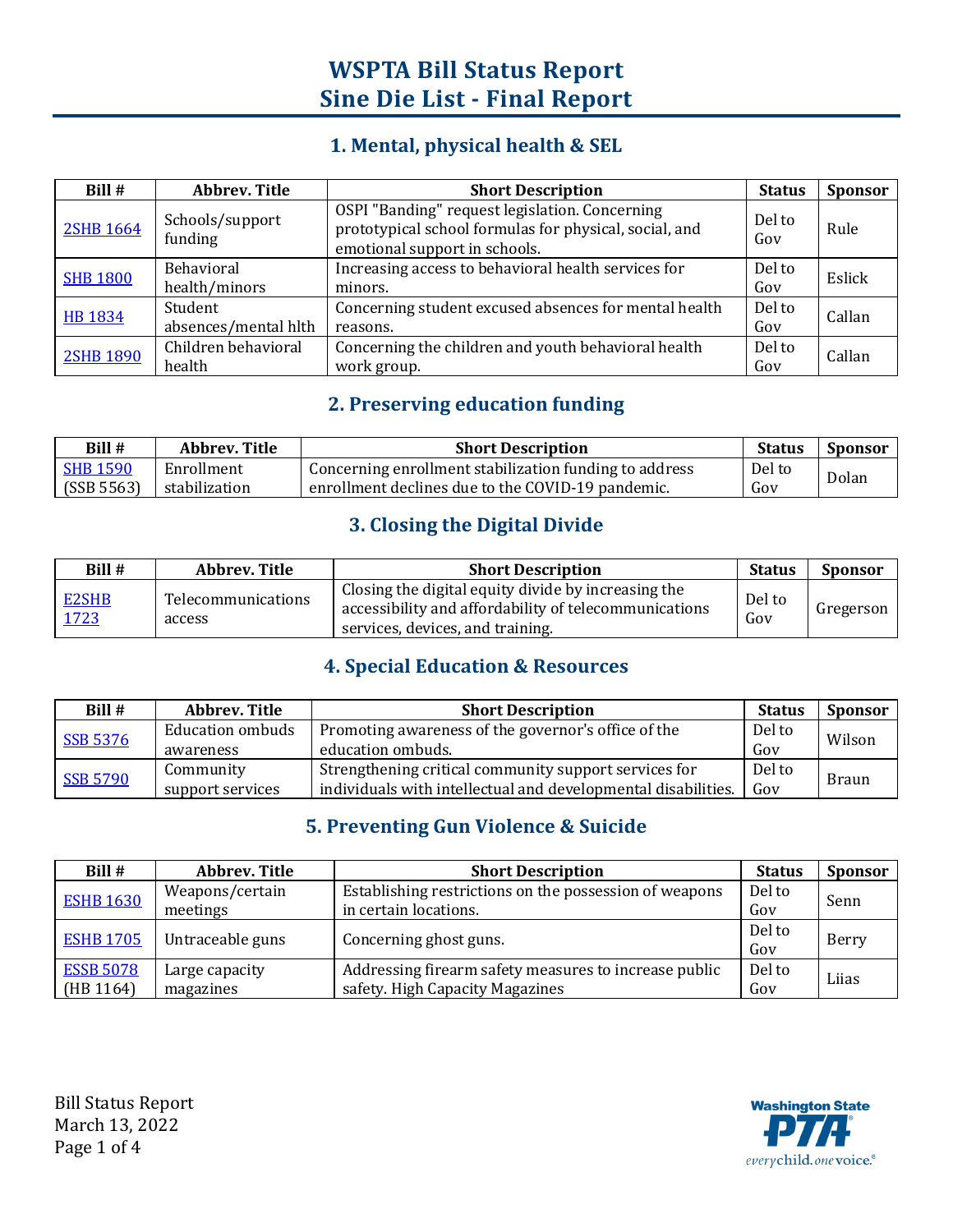### **6. Climate Change mitigation**

| Bill #          | <b>Abbrev. Title</b> | <b>Short Description</b>                           | <b>Status</b> | <b>Sponsor</b> |
|-----------------|----------------------|----------------------------------------------------|---------------|----------------|
| <b>HB 1280</b>  | Greenhouse           | Concerning greenhouse gas emissions reductions in  | Del to        | Ramel          |
|                 | gas/facilities       | the design of public facilities.                   | Gov           |                |
| <b>SSB 5722</b> | Greenhouse           |                                                    | Del to        |                |
| (HB 1774)       | gases/buildings      | Reducing greenhouse gas emissions in buildings.    | Gov           | Nguyen         |
| E2SSB           |                      | Concerning state laws that address climate change. | Del to        |                |
| 5842            | Climate change       |                                                    | Gov           | Carlyle        |

### **7. HiCap Screening**

No bills.

# **8. School Safety, Planning & Emergency Preparedness**

| Bill #           | <b>Abbrev. Title</b>  | <b>Short Description</b>                            | <b>Status</b> | <b>Sponsor</b> |
|------------------|-----------------------|-----------------------------------------------------|---------------|----------------|
| <b>ESHB 2037</b> | Peace officers/use of | Modifying the standard for use of force by peace    | Del to        | Goodman        |
|                  | force                 | officers.                                           | Gov           |                |
| <b>SSB 5933</b>  | School seismic safety |                                                     | Del to        |                |
| (HB 2095)        | grants                | Establishing a school seismic safety grant program. | Gov           | Frockt         |

## **9. Dismantling racism**

| Bill #                       | Abbrev. Title                  | <b>Short Description</b>                                      | <b>Status</b> | <b>Sponsor</b> |
|------------------------------|--------------------------------|---------------------------------------------------------------|---------------|----------------|
| <b>SHB 1074</b>              | <b>Fatality reviews</b>        | Concerning overdose and suicide fatality reviews.             | Del to<br>Gov | Peterson       |
| <b>E2SHB</b><br><u> 1153</u> | Language access in<br>schools  | Increasing language access in public schools.                 | Del to<br>Gov | Orwall         |
| <b>SHB 1735</b>              | Peace officers/use of<br>force | Modifying the standard for use of force by peace<br>officers. | $C$ 4 L 22    | Johnson        |
| <b>SSB 5252</b>              | School<br>consultation/tribes  | Concerning school district consultation with local<br>tribes. | $C.9$ J. 22   | Wellman        |

# **Budget bills**

| Bill #           | Abbrev. Title     | <b>Short Description</b>                      | <b>Status</b> | <b>Sponsor</b> |
|------------------|-------------------|-----------------------------------------------|---------------|----------------|
| <b>SSB 5651</b>  | Capital budget,   |                                               | Del to        |                |
| (SHB 1781)       | supplemental      | Concerning the capital budget.                | Gov           | Frockt         |
| <b>ESSB 5693</b> | Operating budget, | Making 2021-2023 fiscal biennium supplemental | Del to        | Rolfes         |
| (SHB 1816)       | supp.             | operating appropriations.                     | Gov           |                |

### **Career-connected, STEM, CTE**

No bills.

### **COVID/early action**

No bills.

Bill Status Report March 13, 2022 Page 2 of 4

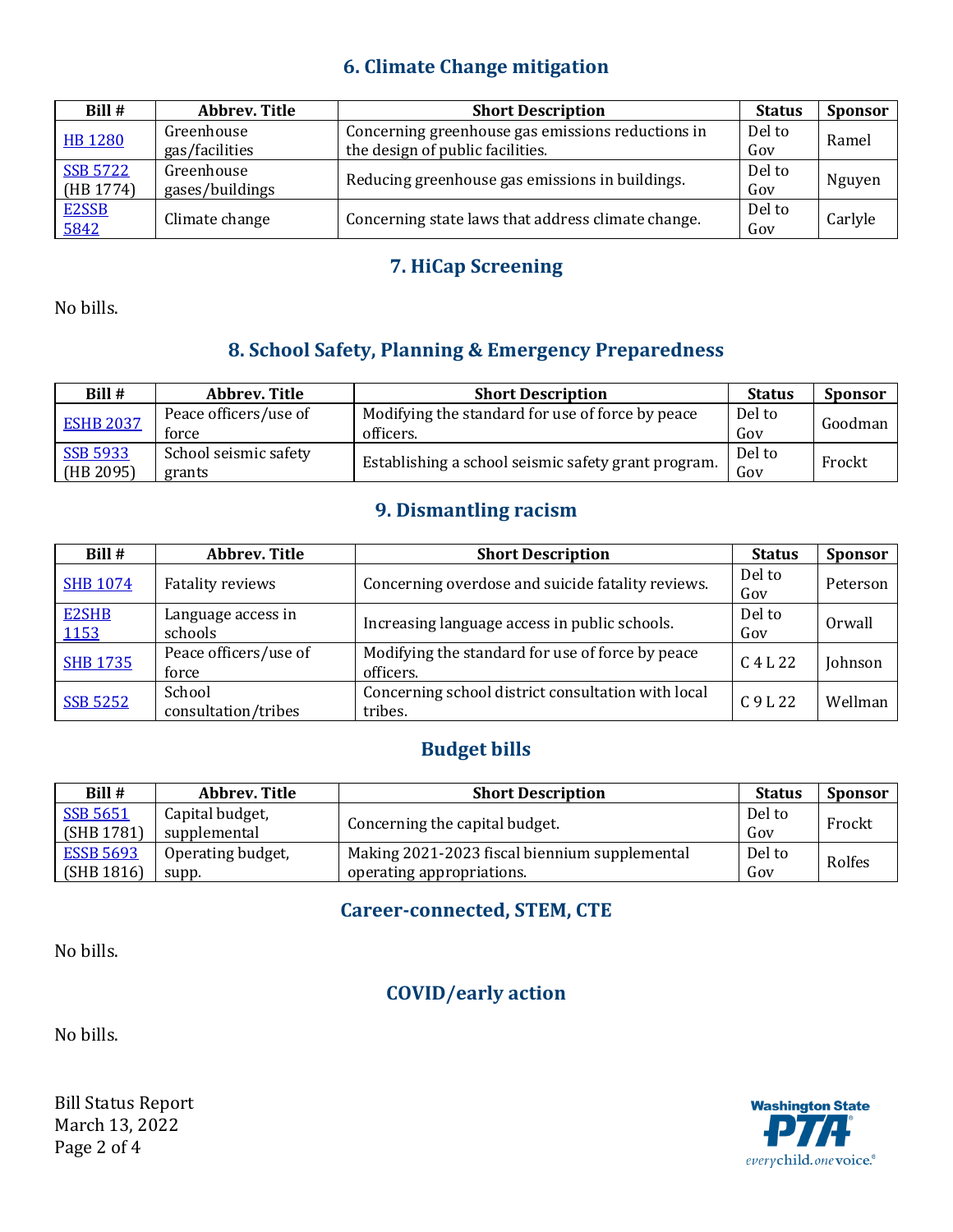## **Dual credit & High School Graduation**

| Bill # | Title<br>Abbrev          | <b>Short Description</b>             | <b>Status</b> | <b>Sponsor</b> |
|--------|--------------------------|--------------------------------------|---------------|----------------|
|        | Dual credit program data | Concerning dual credit program data. | Del<br>to Gov | Paul           |

### **General Education Watch List**

| Bill #                        | <b>Abbrey</b> , Title           | <b>Short Description</b>                                                                                                                                                                   | <b>Status</b> | <b>Sponsor</b> |
|-------------------------------|---------------------------------|--------------------------------------------------------------------------------------------------------------------------------------------------------------------------------------------|---------------|----------------|
| <b>SHB 1617</b>               | State and school<br>holidays    | Aligning state and school holidays.                                                                                                                                                        | Del to<br>Gov | Morgan         |
| <b>SHB 1644</b>               | Pupil<br>transp./electric       | Permitting funds in the transportation vehicle fund to be<br>used for electric and other clean pupil transportation<br>vehicle feasibility planning and fueling station<br>infrastructure. | Del to<br>Gov | Senn           |
| <b>SHB 1941</b>               | Active shooter<br>drills        | Prohibiting active shooter scenarios for school safety-<br>related drills.                                                                                                                 | Del to<br>Gov | Walen          |
| <b>SHB 2068</b>               | <b>Imagination library</b>      | Creating the imagination library of Washington program.<br>(Dolly Parton bill)                                                                                                             | Del to<br>Gov | Stonier        |
| <b>2SHB 2078</b><br>(SB 5925) | Outdoor learning<br>grant prg.  | Establishing the outdoor school for all program.                                                                                                                                           | Del to<br>Gov | Rule           |
| <b>SSB 5497</b>               | Board of ed.<br>student members | Extending voting authority to student members on the state<br>board of education.                                                                                                          | Del to<br>Gov | Wilson         |
| <b>ESSB 5878</b>              | Arts instruction                | Clarifying visual and performing arts instruction.                                                                                                                                         | Del to<br>Gov | Rolfes         |

## **Higher Ed Access & Affordability**

| Bill #           | <b>Abbrev. Title</b> | <b>Short Description</b>                            | <b>Status</b> | <b>Sponsor</b> |
|------------------|----------------------|-----------------------------------------------------|---------------|----------------|
| <b>E2SHB</b>     | State student loan   | Establishing a state student loan program.          | Del to        | Sullivan       |
| 1736             | program              |                                                     | Gov           |                |
| <b>HB 1805</b>   | Opportunity          | Concerning the opportunity scholarship program.     | Del to        | Paul           |
| (SB 5797)        | scholarship prog     |                                                     | Gov           |                |
| <b>2SHB 1835</b> | Postsecondary        | Creating outreach and completion initiatives to     | Del to        | Hansen         |
|                  | enrollment           | increase postsecondary enrollment.                  | Gov           |                |
| 2SSB 5789        | Innovation challenge | Creating the Washington career and college pathways | Del to        | Randall        |
|                  | program              | innovation challenge program.                       | Gov           |                |

#### **New revenue**

No bills.

**Paraeducators**

No bills.

Bill Status Report March 13, 2022 Page 3 of 4